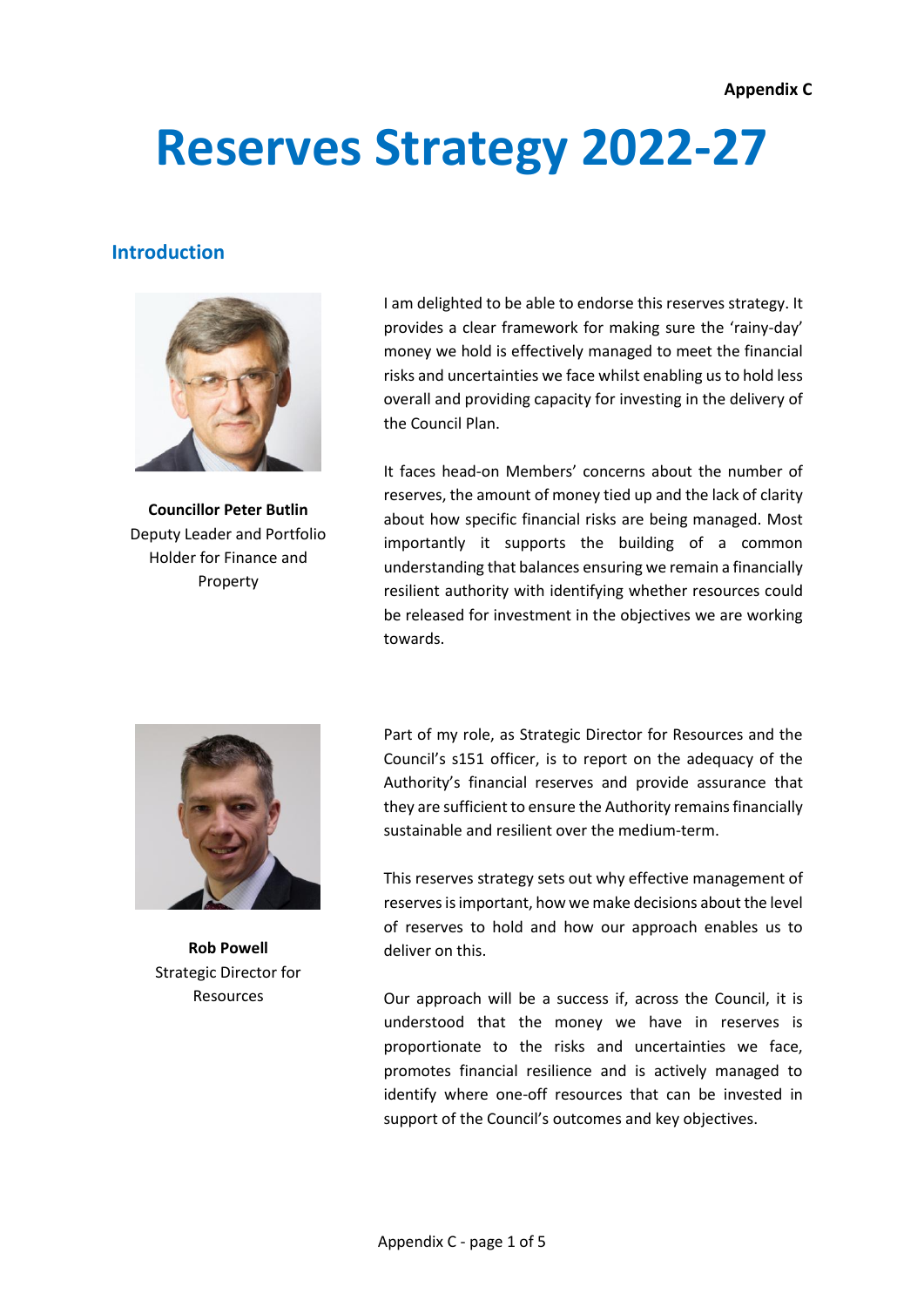## **Section 1: The Purpose of our Reserves Strategy**

#### **What are Reserves?**

Reserves are revenue resources we have accumulated over time and set aside for a particular purpose as part of an integrated approach to the financial management of the Authority over the short, medium and long-term.

#### **What is a Reserves Strategy?**

This reserves strategy sets out the choices we make in relation to the level and purposes for which we hold the reserves we have accumulated. It is made up of three key elements:

- 1. Our strategic intent what we are seeking to achieve through holding reserves;
- 2. Our programme the level of reserves we hold and our plans for their use over the period of the 2022-27 Medium Term Financial Strategy (MTFS); and
- 3. Our framework the way we will determine the level of reserves we need, manage those reserves and plan for their use in line with best practice and statutory requirements.

Together these elements set out our ambition for reserves, the nature of that ambition and how we provide assurance.

## **Why do we need a Reserves Strategy?**

We plan over the short term and medium term how we will use the resources we are allocated and raise to deliver services for and to the residents and communities of Warwickshire. As a large, complex organisation there will always be variations between our actual spending/income and our plans due to variations in demand, demographic change, changes in costs and funding decisions of third parties as well as needing to deliver projects and investments spanning more than one financial year.

To ensure we can manage these financial risks whilst being able to maintain services requires that the Authority holds funds in reserve to meet these costs as and when they arrive. A reserves strategy enables us to do this in a planned way.

## **How does it fit with our other strategies?**

The reserves strategy is part of a suite of supporting strategies that supplement the 2022-27 Council Plan and MTFS. All the supporting strategies are aligned to the Council Plan and MTFS and provide an additional level of granularity that help create a bridge between the high-level over-arching plan and operational delivery. As such it forms part of a collective accountability framework for the management of the Authority's financial resources.

Maintaining the current high standards of financial management across the organisation is critical to the successful delivery of the 2022-27 Council Plan and MTFS. Any weakening of financial management has a direct impact on the level of reserves needed to offset the risk of services overspending and/or the non-delivery of savings targets. The central role in the management of the Authority's reserves lies with Strategic Directors, both individually and collectively, with support and advice from Finance.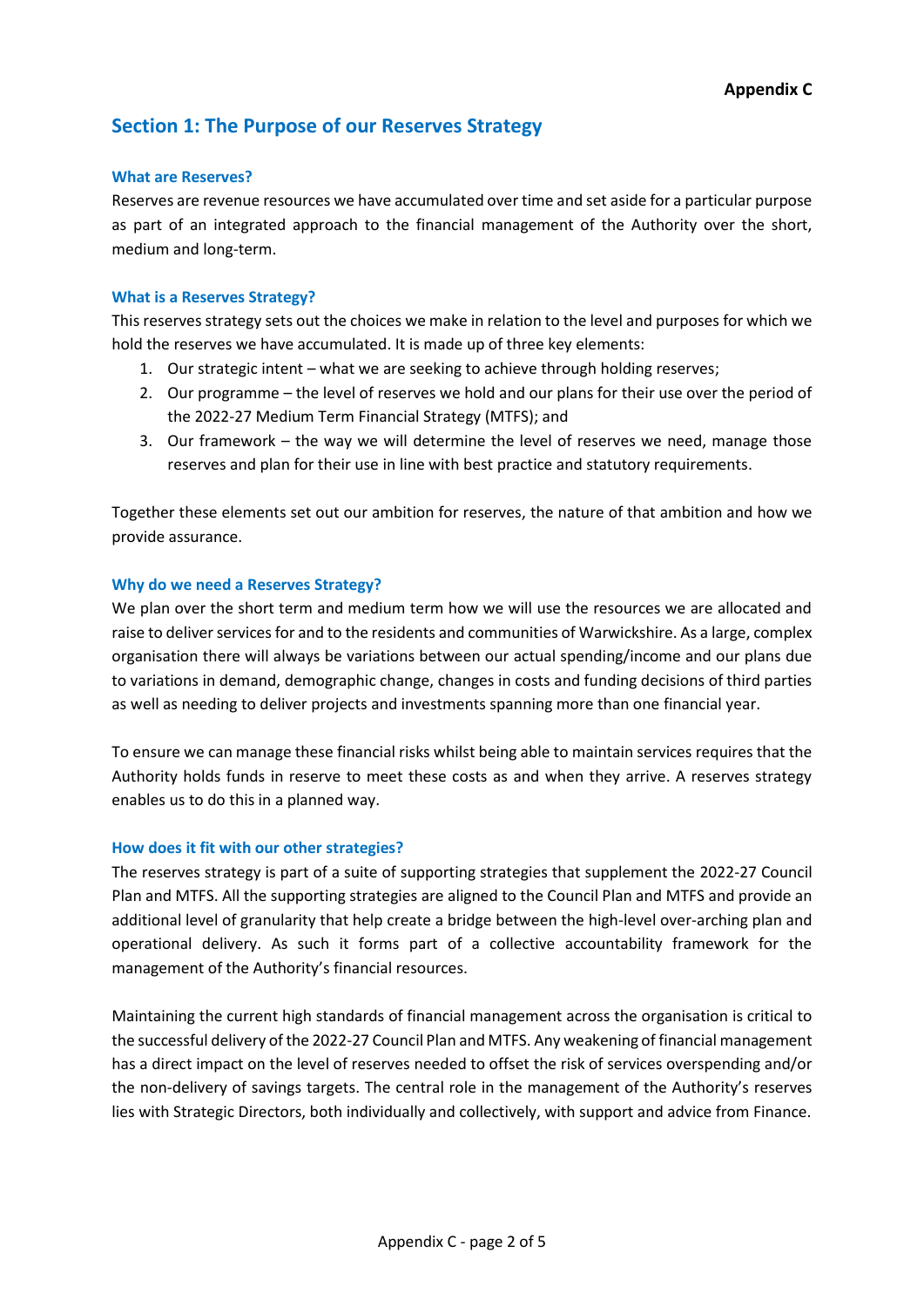## **Section 2: Our Reserves**

Our drivers for holding reserves are to:

- a) Manage financial risk so that the risk materialising does not undermine the Authority's overall financial position or impact on service delivery;
- b) Plan for the effective use of project resources over time;
- c) Ensure we meet funding conditions in our use of any available resources; and
- d) Retain any other accumulated underspends prior to decisions on their use.

We will always need to retain reserves for each of these reasons. All reserves that do not fall into categories a) to c) automatically fall into category d).

Our reserves are forecast to be £220.6 million at the end of 2021/22. We are holding the £220.6m for the following reasons:

- a) £93.0 million to manage financial risk, including volatility;
- b) £49.9 million for investment in projects to drive forward the delivery of the Council's objectives;
- c) £32.5 million to meet externally set funding conditions; and
- d) £45.2 million available for investing to pump-prime the delivery of the Council's core outcomes and to support the resourcing of the MTFS by managing timing differences between spending need and the delivery of budget reductions.

|                                    |                                       |                                                      | <b>Earmarked - Schools</b><br>(E23.3m)            |
|------------------------------------|---------------------------------------|------------------------------------------------------|---------------------------------------------------|
|                                    |                                       | <b>Management of Financial Risk</b><br>(E37.7m)      |                                                   |
|                                    |                                       |                                                      | Earmarked - Internal Policy/<br>Projects (£23.2m) |
| Earmarked - Volatility<br>(E55.3m) | <b>Available Reserves</b><br>(E45.2m) | <b>Investment Funds - Invest to</b><br>Save (£26.7m) | <b>Earmarked - External</b><br>(E9.2m)            |

| Kev                                 |  |
|-------------------------------------|--|
| Not available for use               |  |
| l To be reviewed on an annual basis |  |
| Available for investment            |  |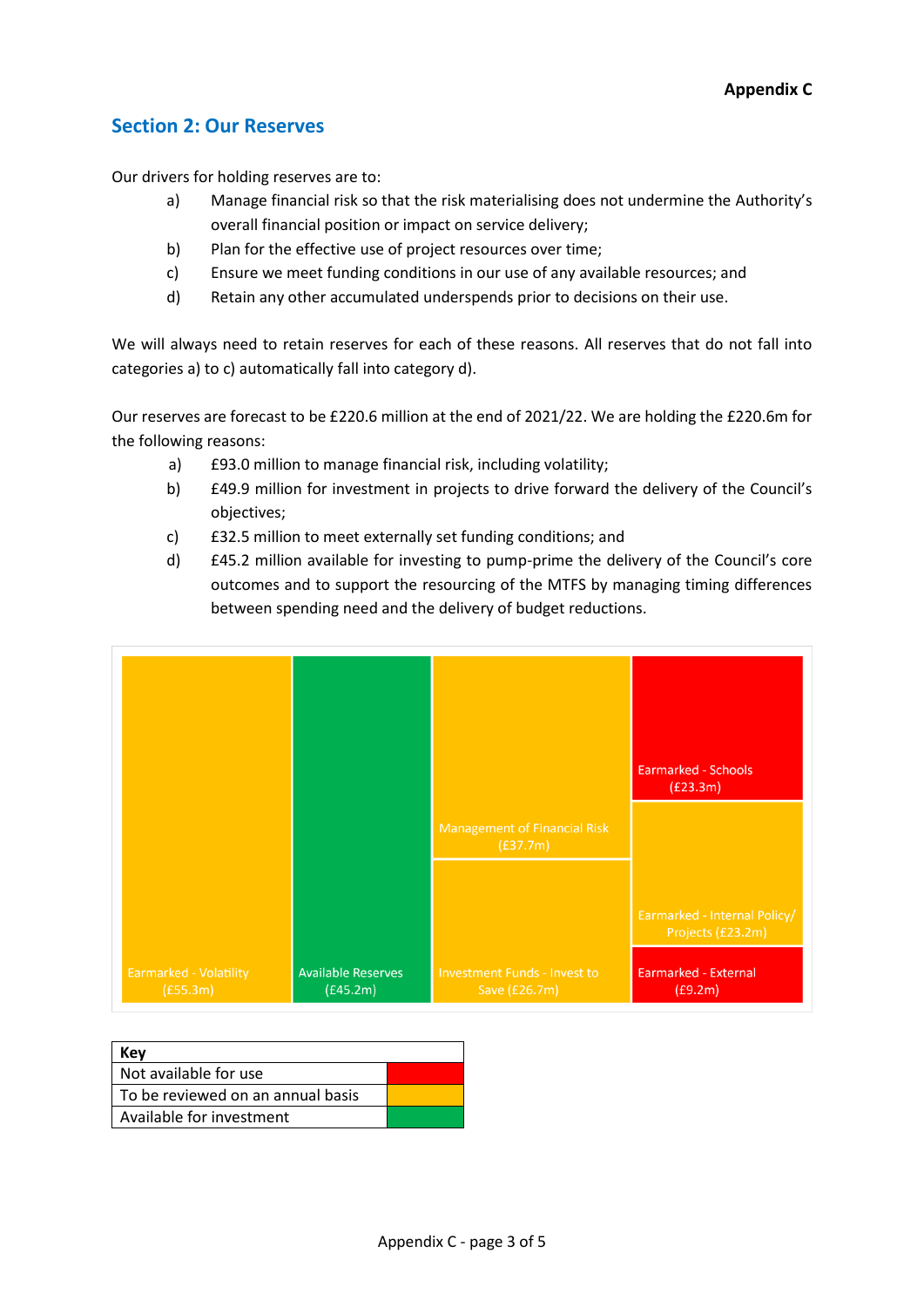## **Section 3: Our Reserves Framework**

Our Reserves Framework sets out our accountability and governance arrangements around the retention and use of reserves. In doing so it balances speed of decision-making with Member oversight and accountability for decisions about the effective use of the Council's resources.

## **Guiding principles for managing and using Reserves**

Our guiding principles for managing and using reserves are:

- The primary purpose is to manage financial risk and promote financial sustainability.
- Subject to meeting this requirement we will:
	- Maximise the ability to use reserves flexibly to deliver the organisation's priorities;
	- Control the amount of scarce resources held in reserves; and
	- Hold reserves at a corporate/directorate level unless there is a business/technical reason for not doing so.
- The planned use of reserves, for the following financial year, will be agreed as part of the annual budget setting and medium-term financial planning process. Other than in exceptional circumstances the planned use of reserves is only expected to change in year as a result of:
	- Investment projects and projects to deliver budget reductions in future years approved by Members/Corporate Board; and
	- Adjustments to reflect the impacts of the previous year's outturn that were not known at the time the budget for the year was agreed, where this aligns with the approved Delivery Plan or is an invest-to-save project.
- Service risk reserves will be held at Directorate level to manage in-year financial risk and to cover any over/underspends across the Directorate at the end of the year.
- All reserves will be subject to a year-end review to ensure the reason for holding the reserve and the plans for its use aligns with the approved Council Plan, the Delivery Plan, MTFS and this strategy.
- Reporting on each reserve and seeking approval for any variations or to create a new reserve will form part of the quarterly monitoring report to Cabinet.

## **Year-end review of reserves**

All reserves will be subject to a year-end review by the relevant Strategic Director in conjunction with the Assistant Director - Finance. At the end of each financial year for each reserve a delivery plan will be prepared that sets out:

- Plans for use of the reserve including sunset clauses/closure dates; and
- Benefits to be delivered from the investment.

Without an approved delivery plan in place a reserve cannot be accessed.

The outcome of this review will be a report to Cabinet in June each year seeking approval for further use of reserves in the current financial year and to identify where there are additional reserves to support the MTFS roll-forward.